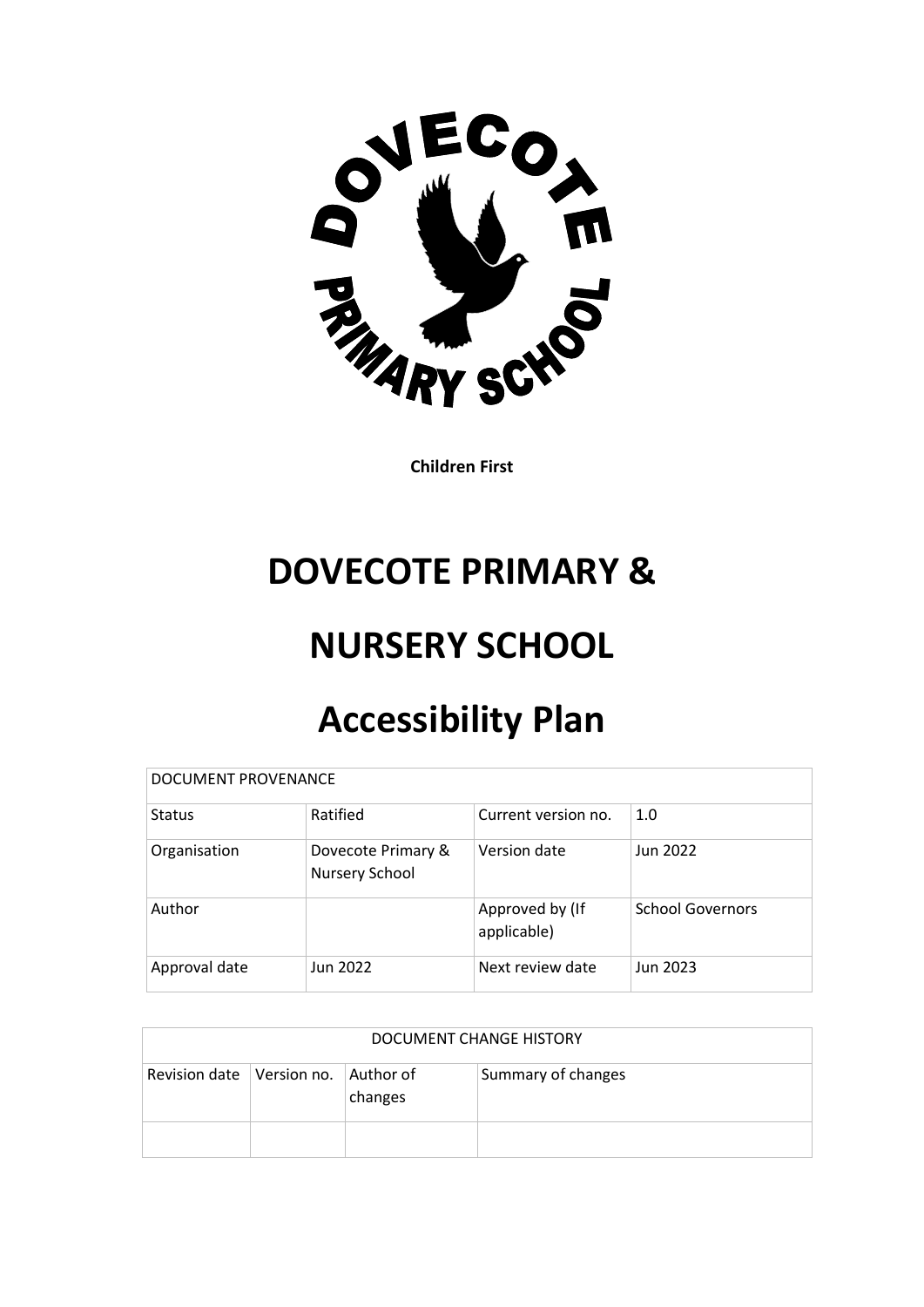#### **Purpose of the Plan**

The purpose of this plan is to show how we at Dovecote Primary and Nursery School intends, over time, to increase the accessibility of our school for disabled pupils. Dovecote Primary and Nursery School is committed to providing an environment that enables full curriculum access that values and includes all pupils, staff, parents and visitors regardless of their needs.

#### **Definition of Disability**

According to the Equality Act 2010, a person has a disability if: a) He or she has a physical or mental impairment. b) The impairment has a substantial and long-term adverse effect on his or her ability to carry out normal day-to-day activities.

#### **Legal Background**

Under the Equality Act 2010 all schools must have an Accessibility Plan. The Equality Act 2010 replaced all existing equality legislation including the DDA. The effect of the laws is the same as in the past, meaning that 'Schools cannot lawfully discriminate against pupils because of sex, race, disability, religion or belief and sexual orientation'. This plan has been drawn up based upon information supplied by the Local Authority, and in conjunction with pupils, parents, staff and governors of the school and will advise other school planning documents. This Accessibility Plan sets out the proposals of the Governing Body of our school to increase access to education for disabled pupils in the three areas required by the planning duties in the DDA:

**a.** Increasing the extent to which disabled pupils can participate in the school curriculum; which includes teaching and learning and the wider curriculum of the school, such as participation in after school clubs, leisure and cultural activities or school visits;

**b.** Improving the environment of the school to increase the extent to which disabled pupils can take advantage of education and associated services;

**c.** Improving the delivery to disabled pupils of information, which is provided in writing for pupils who are not disabled.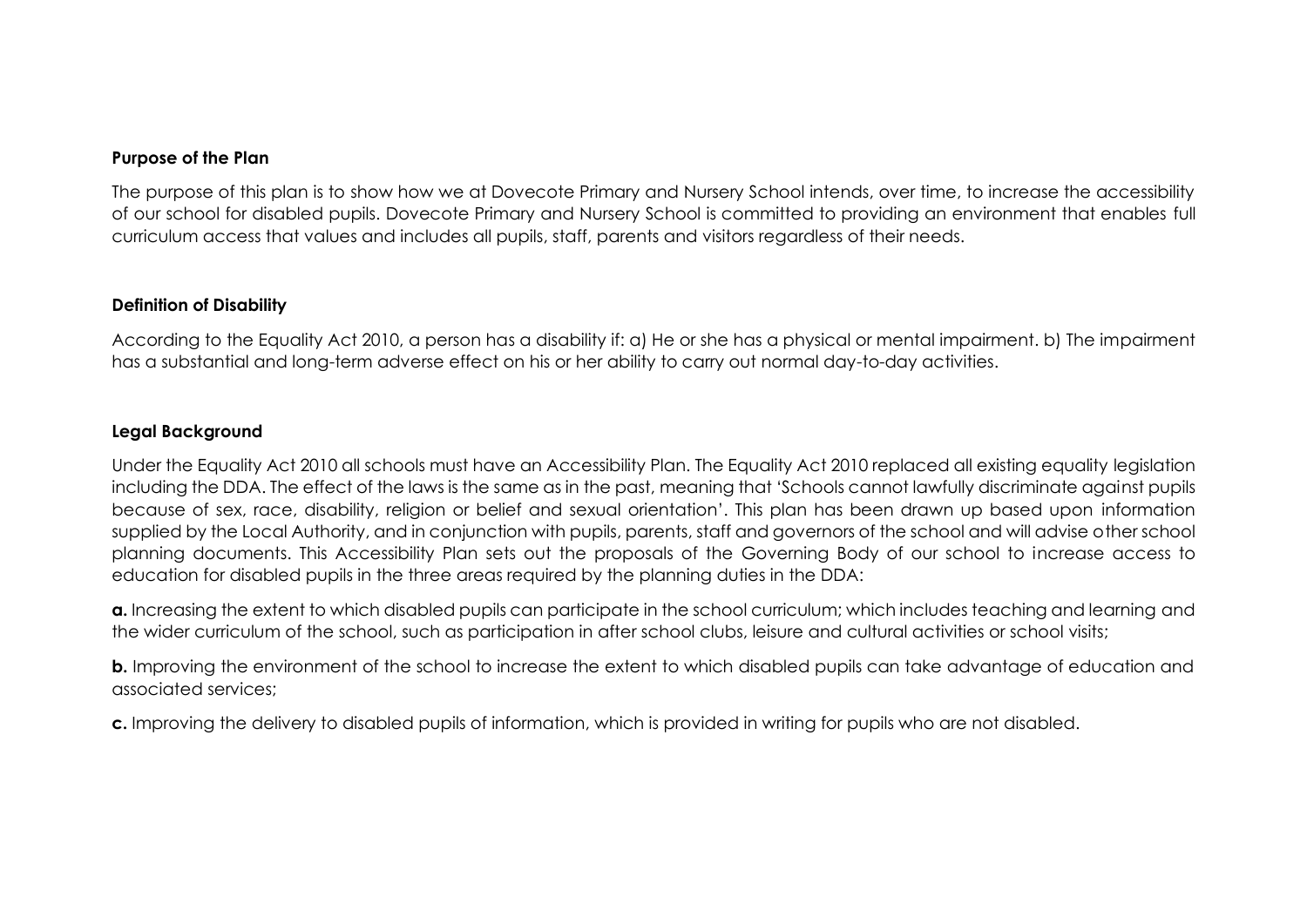### **Documents and Policies**

The Accessibility Plan should be read in conjunction with the following school policies, strategies and documents:

- Curriculum Policy
- Health and Safety Policy
- Special Educational Needs Policy
- Behaviour Policy
- Anti-Bullying Statement
- Equality and Diversity
- School Development Plan

## **Training**

Whole school training will recognise the need to continue raising awareness for staff and governors on equality issues with reference to the Equality Act 2010.

As a school we work closely with other outside agencies such as the Autism Team and The Accessibility Team to review and improve the use of our environment, ensuring support and access for all.

### **Plan Availability:**

The school makes the Accessibility Plan available in the following ways:

- A copy is posted on the school's website
- Paper copies are available from the front office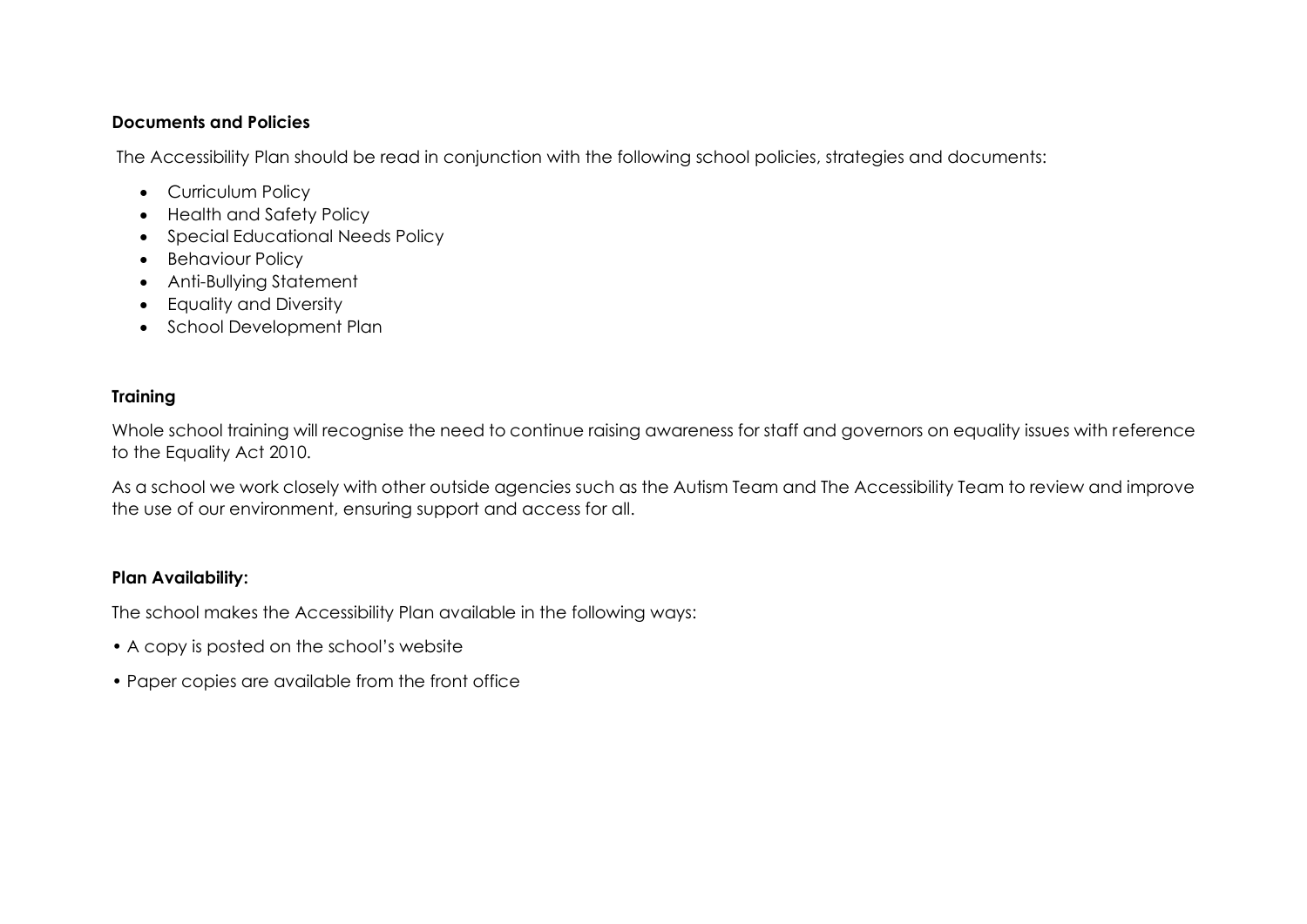#### **Review and Evaluation:**

It is a requirement that our accessibility plan is resourced, implemented, reviewed and revised as necessary and reported on annually. Below is a set of action plans showing how Dovecote Primary and Nursery School will address the priorities identified in the plan. The plan is valid for three years 2022-25 and is reviewed annually.

Date Completed: June 2022

Review Date: June 2023

#### **Our aims are to:**

- Increase access to the curriculum for pupils with a disability
- Improve and maintain access to the physical environment
- Improve the delivery of written information to pupils

The table below sets out how the school will achieve these aims.

|     | <b>Current Good Practice</b> | <b>Objectives</b>             | Actions | Person      | Date to   | <b>Success Criteria</b> |
|-----|------------------------------|-------------------------------|---------|-------------|-----------|-------------------------|
|     |                              | <i><u><b>Indicate</b></u></i> |         | Responsible | complete  |                         |
| Aim |                              | short                         |         |             | action by |                         |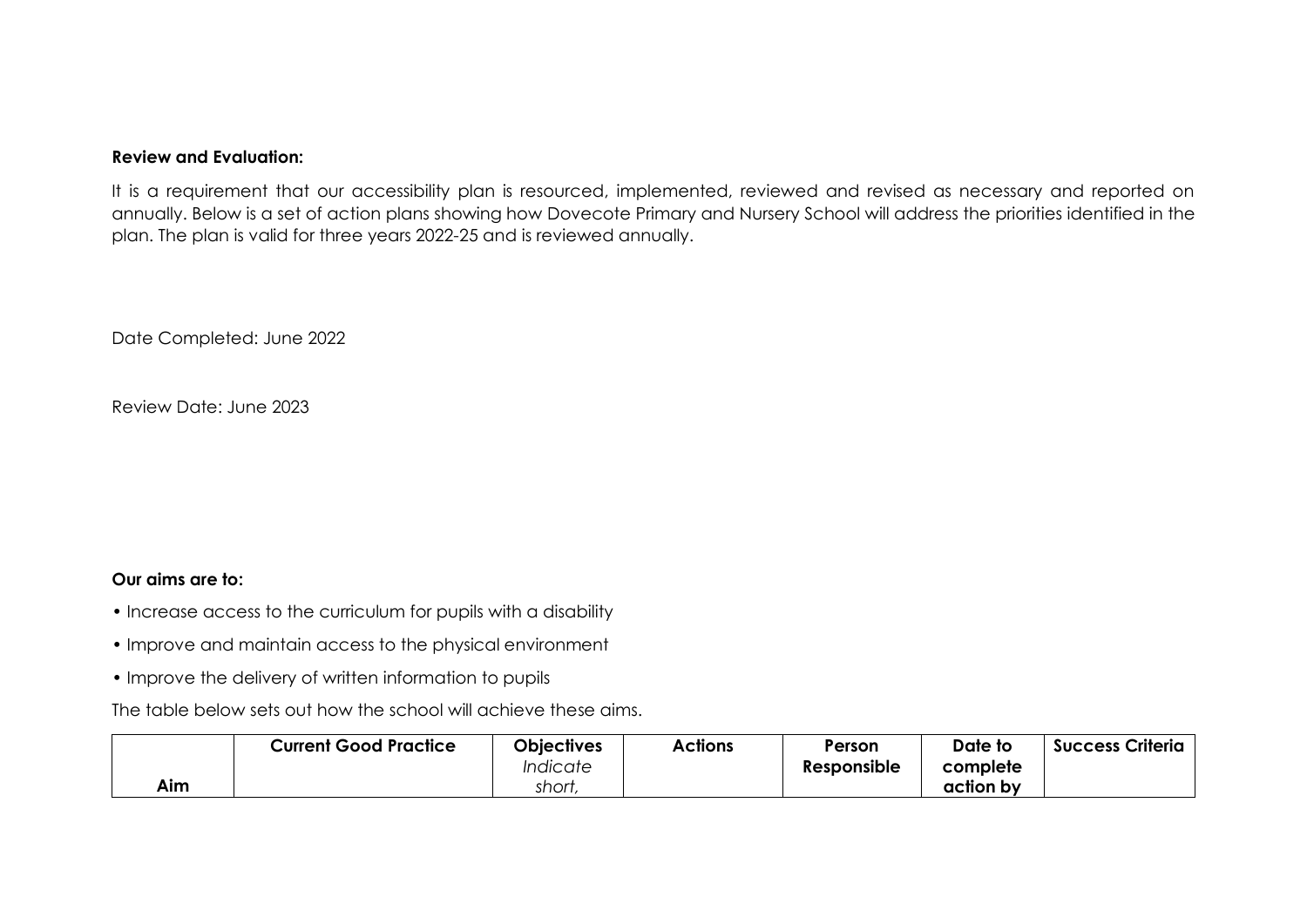|                                                                                   | Include current good                                                                                                                                                                                                                                                                                                                                                                                                                                                                                                                                                                                                                                                                                                                                                                                                | medium and                                       |                                      |                            |                |                                                                                           |
|-----------------------------------------------------------------------------------|---------------------------------------------------------------------------------------------------------------------------------------------------------------------------------------------------------------------------------------------------------------------------------------------------------------------------------------------------------------------------------------------------------------------------------------------------------------------------------------------------------------------------------------------------------------------------------------------------------------------------------------------------------------------------------------------------------------------------------------------------------------------------------------------------------------------|--------------------------------------------------|--------------------------------------|----------------------------|----------------|-------------------------------------------------------------------------------------------|
|                                                                                   | practice and practice under<br>development                                                                                                                                                                                                                                                                                                                                                                                                                                                                                                                                                                                                                                                                                                                                                                          | long term<br>objectives                          |                                      |                            |                |                                                                                           |
| Increase<br>access to<br>the<br>curriculum<br>for pupils<br>with a<br>disability. | Dovecote Primary School<br>embed a wide a varied<br>curriculum which offers a<br>variety of differentiation. We<br>use a wide range of<br>resources to enable all<br>children to access the<br>curriculum such as visual<br>aids, sensory resources,<br>different spaces, pre-<br>teaching, modelling and<br>scaffolding along with many<br>others.<br>The school promotes positive<br>attitudes towards people<br>with disabilities by ensuring<br>displays and<br>resources reflect diversity;<br>the curriculum positively<br>promoting difference;<br>teachers taking into<br>account provision maps<br>when planning lessons; use<br>of outside agencies to<br>support staff training; using<br>newsletters and web pages<br>to promote policies.<br>School clubs, sporting,<br>cultural activities and school | Use of IT to<br>support<br>learning<br>needs (M) | CPD to be<br>sought for all<br>staff | SENDCo/IT Co-<br>ordinator | Autumn<br>2023 | Evidence of IT<br>being used<br>more<br>effectively to<br>support children<br>in lessons. |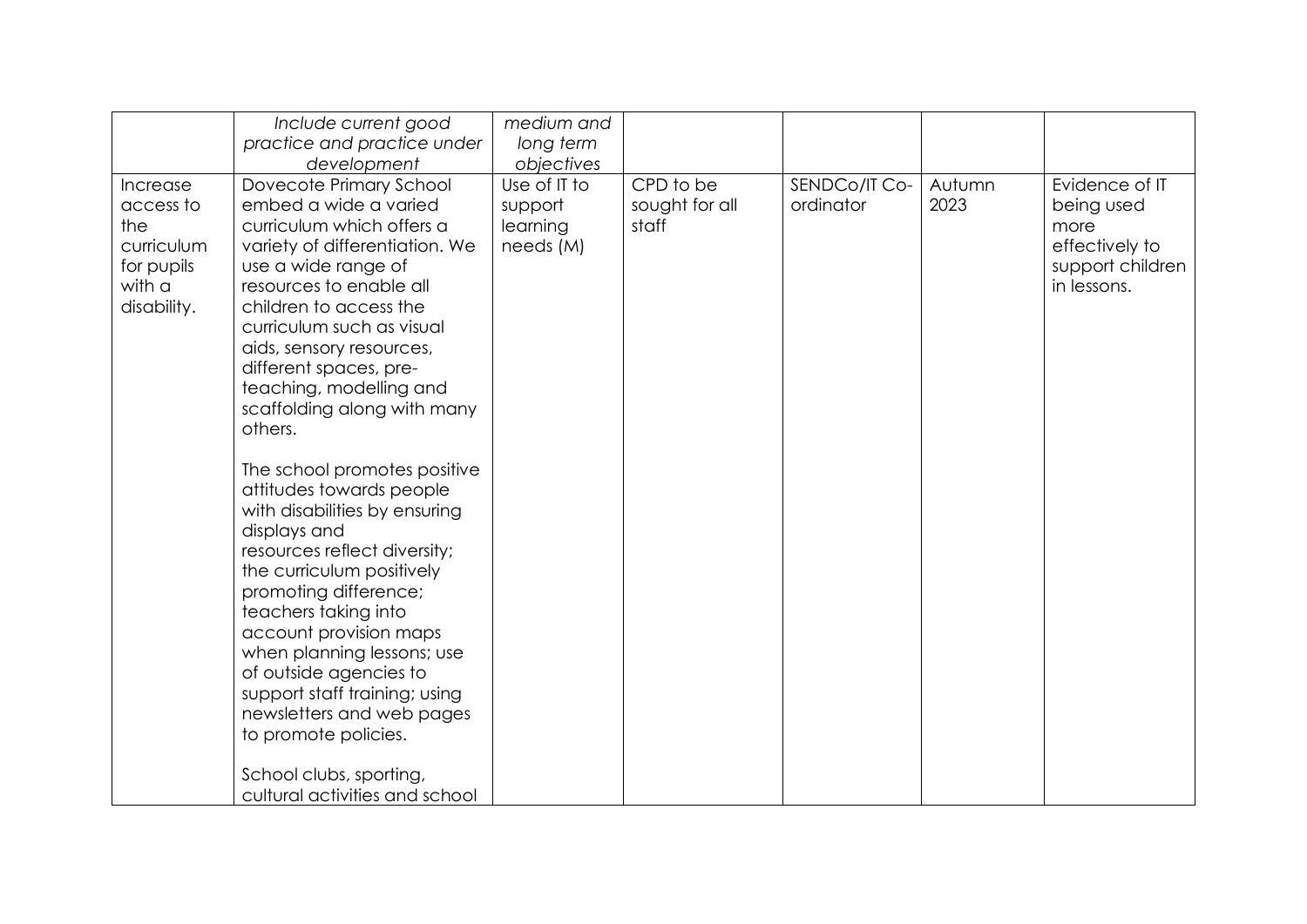|                                                                        | visits are accessible to all<br>pupil including pupils<br>with identified barriers to<br>learning and participation<br>and to pupils with Special<br><b>Educational Needs or</b><br>Disabilities (SEND). Actions<br>include: risk assessment,<br>provision of additional<br>support and/or resources.                                                        | Updated<br>provision<br>plans in<br>place and<br>updated<br>regularly.                                                            | Carry out<br>learning walks<br>and monitor<br>provision<br>highlighted on<br>provision plans. | SENDCo/Class<br><b>Teachers</b> | <b>July 2022</b><br>Reviewed<br>Termly | Evidence of<br>provision<br>planned being<br>carried out for<br>children.<br>Progress made<br>from this<br>provision.             |
|------------------------------------------------------------------------|--------------------------------------------------------------------------------------------------------------------------------------------------------------------------------------------------------------------------------------------------------------------------------------------------------------------------------------------------------------|-----------------------------------------------------------------------------------------------------------------------------------|-----------------------------------------------------------------------------------------------|---------------------------------|----------------------------------------|-----------------------------------------------------------------------------------------------------------------------------------|
| Improve<br>and<br>maintain<br>access to<br>the physical<br>environment | Specific children have<br>access to specific<br>equipment and setting<br>arrangements. In-depth<br>transition meetings happen<br>each year to ensure a<br>smooth move for September.<br>Individual provision plans in<br>place and reviewed<br>regularly. Use of additional<br>spaces for children to access<br>at a variety of times<br>throughout the day. | Review use,<br>provision and<br>layout of<br><b>Butterfly</b><br>SEND hub to<br>ensure it is<br>meeting<br>need across<br>school. | Planning/vision<br>meeting to take<br>place.                                                  | SENDCo/Head<br>Teacher          | September<br>2022                      | Evidence of<br>appropriate<br>provision<br>meeting a<br>range of need.<br>Children<br>making<br>progress within<br>the provision. |
| Improve the<br>delivery of<br>written<br>information<br>to pupils      | Makaton is used within the<br>school environment<br>including resources, displays<br>and signing.                                                                                                                                                                                                                                                            | Ensure up to<br>date training<br>on Makaton<br>for staff.                                                                         | <b>Book training</b><br>and monitor use<br>and input after.                                   | SENDCo                          | Autumn<br>2022/23                      | Consistent use<br>of Makaton<br>throughout<br>school.                                                                             |
|                                                                        | Visual timetables are used<br>throughout school along with<br>visual resources to support<br>learning.                                                                                                                                                                                                                                                       | Ensure<br>consistency<br>in use of fonts<br>and symbols<br>across<br>school.                                                      | Carry out<br>environment<br>walk and<br>feedback to<br>staff.                                 | SENDCo                          | Autumn<br>2022                         | Evidence of<br>consistency in<br>displays,<br>classroom<br>environments                                                           |